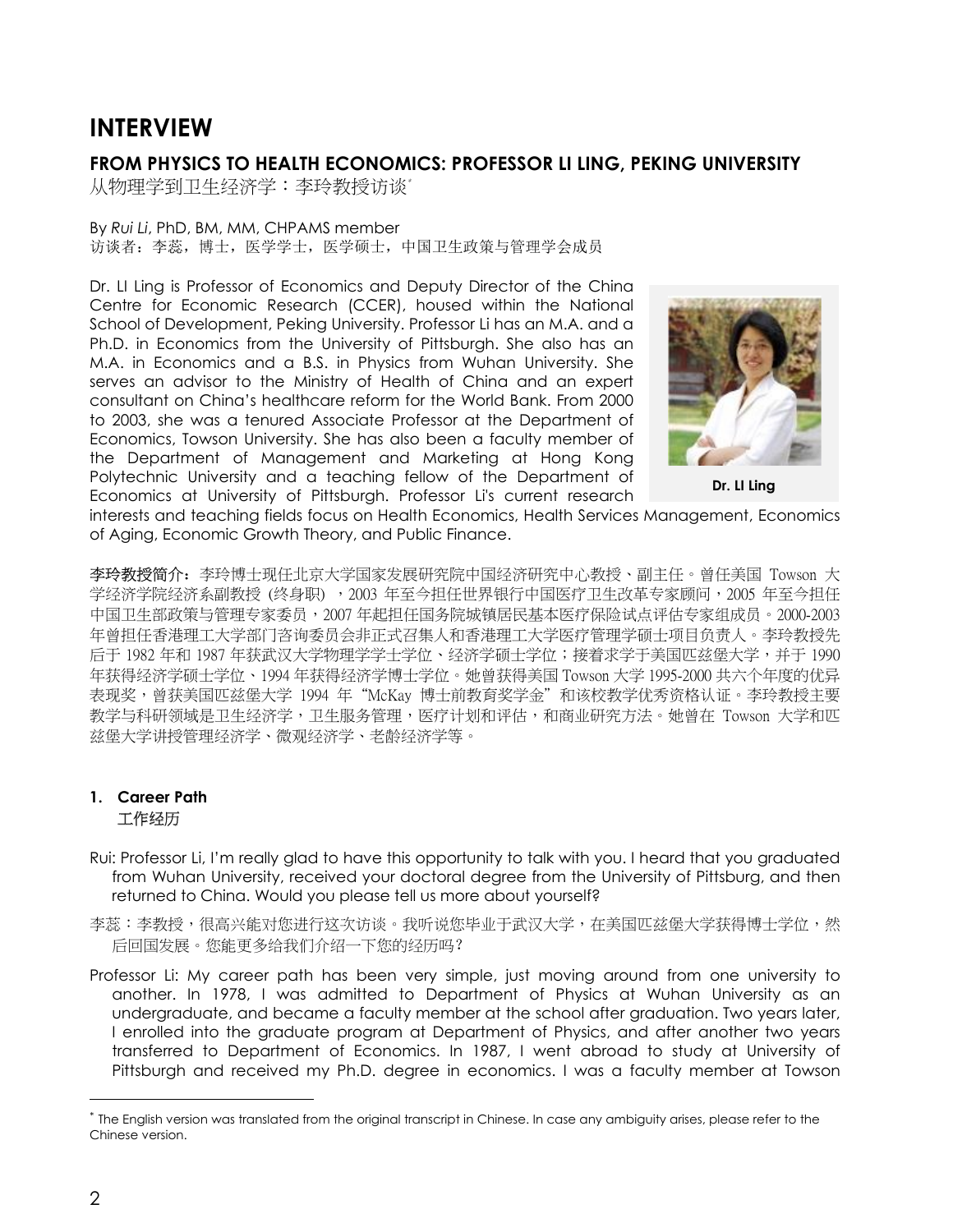University in Mary for 10 years before I came back to China to work at the National School of Development, which was called the China Center for Economic Research then.

I grew up during the Culture Revolution and didn't receive the typical schooling that kids go through nowadays. However, people from that time had early exposure to the everyday life and had many other experiences like learning from workers, farmers, and soldiers, visiting factories and military bases. I think the experience benefited me in terms of research design and survey. I was fortunate that I did not stay too long in the countryside like a lot of other people, and I went to college directly after graduating from high school. I was more interested in social sciences but when I entered college, it was the "golden time of science", so I followed the general trend and chose physics. I was able to build a very solid mathematics foundation, which benefited me in my later years. I often share with my students that the oft-spoken theoretical utility optimization doesn't necessarily lead to optimization in the real world. So when choosing a career, it is better to have a broader perspective, you will reap the benefits later. My undergraduate and graduate studies in physics built a very solid scientific foundation for me; with a firm grasp on systematic thinking and scientific methods, other topics became easy. Later when I transferred to economics, it was not difficult at all.

李玲:我的经历很简单,从一个校门到另一个校门。我 78 年进入武汉大学物理系读本科,毕业后留校,两年 后考上物理系研究生,物理系两年后又转入经济系读研究生,87 年出国,在匹兹堡大学学习,94 年获得博 士学位,在马里兰大学系统的 Towson 州立大学 (后改名为 Towson 大学), 差不多工作了有 10 年。2003 年回国,在当时的中国经济研究中心工作,也就是现在的国家发展研究院。然后一直在这里。

我们所受的教育在文革期间,学校里的时间不是很多,学工学农学军,很多机会下工厂,去部队,那时侯 文化课的教育和现在不一样,但是使我们比较早的和社会联系。我觉得那段经历对我非常有益,后来做研 究,做调研,自然而然就知道怎么去做,怎么去设计。我又很幸运,没有象很多人一样去农村呆很长时间, 78 年高中毕业,直接就考上大学。本来我是喜欢文科,如果现在的话,从个人兴趣出发,我可能就选文科 了。但是当时的大潮是"科学救国","科学的春天",最热的就是物理,数学,也就是科学吧,所以我选择 了物理,也就是随大流,但是我觉得对我后面受益无穷。我常常愿意跟我的学生分享:其实有时经济学上 常讲的最优化效用并不一定是真正的最优化。如果你把视野放大一些,在带来社会效益的同时,反而自己 受益更大。因为我本科和研究生都读了物理,奠定了很好的数理的基础,实际上就是思想观和方法论。这 个基础奠定了,后来学什么都很简单。我后来转到经济系学习,其实都是很容易的,一点都不难。

Rui: Majoring in physics, when and how did you grow interested in health economics?

李蕊:您以前是学物理的,请问您什么时候开始对卫生经济学感兴趣的呢?

Prof. Li: There were a lot of coincidences. When I studied in Wuhan University, our beloved Chancellor, Mr. LIU Daoyu, was a strong advocate of academic freedom. Thanks to him, we had the chance to attend seminars and presentations from a variety of disciplines, including Western social science. Having studied physics and social science, I felt that what China needed the most was social management, especially the effective allocation of resources for the entire society. So I transferred from Department of Physics to the Department of Economics. Later at University of Pittsburgh, I studied macroeconomics and grew interested in the elderly population. This population's consumption and expenditures have significant impact on national economy. For the elderly, they have limited need for things such as food and clothing, but almost unlimited demand for healthcare. Since then I began to pay attention to health economics, and found this discipline very interesting: it touches on almost all the difficult questions in modern economics, such as asymmetrical information, risk aversion, adverse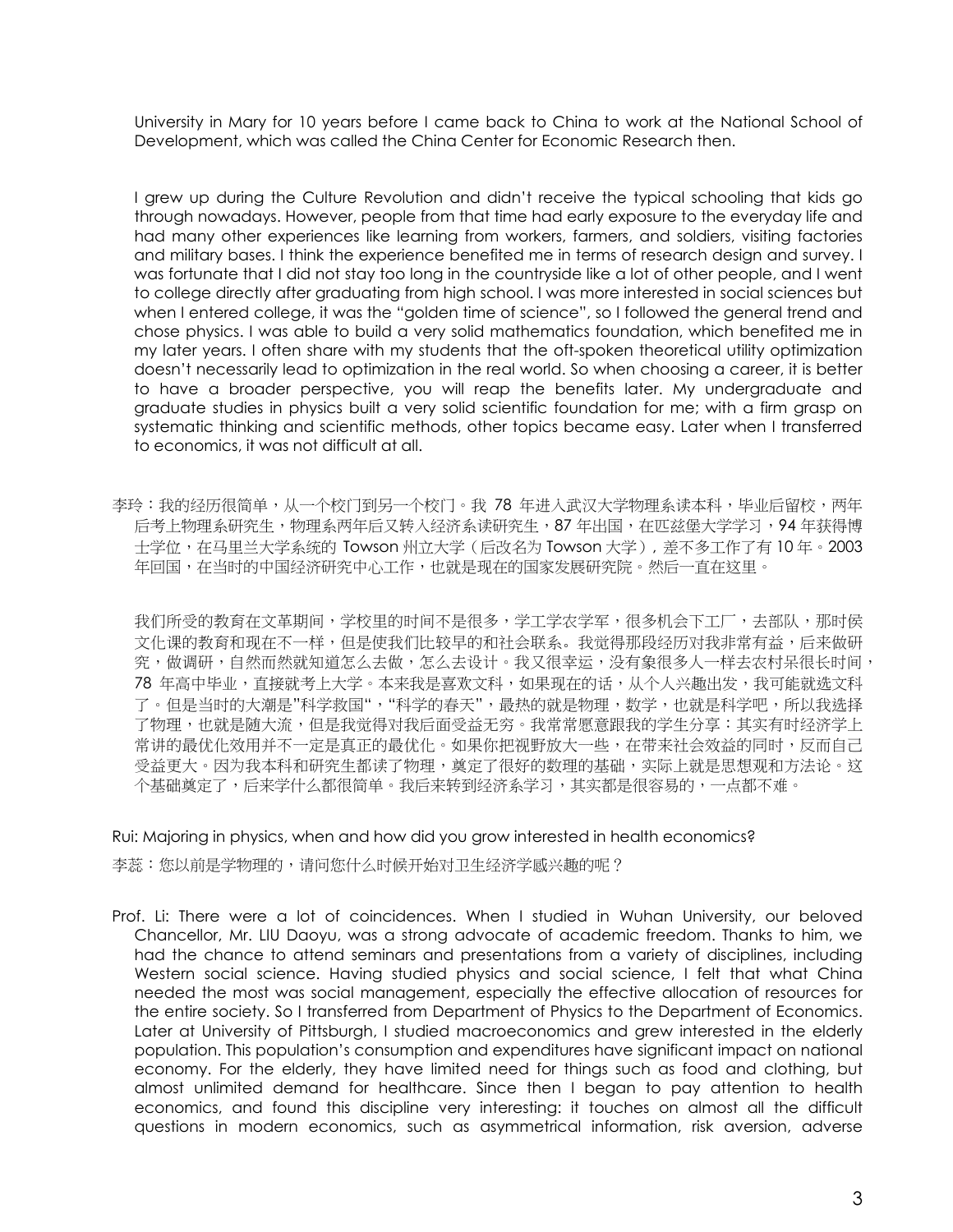selection, moral hazard, and many others. Towson University had a large School of Public Health Management and I had the chance to teach health economics there for 10 year, starting in 1994. That same year, Bill Clinton was running for President of the United States and he was campaigning for universal healthcare coverage. At that time, few scholars focused on health economics, including those in the United States. Health economics is still an evolving field, receiving more and more attention.

- 李玲: 这也是很多巧合。我当时上大学的时候我们武汉大学的校长是刘道玉,他是一位非常优秀的校长,可 以说是现代的蔡元培。记得他那个时候非常提倡学生的自由,那个时候武汉大学学生的风气是最自由的了, 有机会听各种各样的书标,也如西方社会科学。我们物理学是科学救国,我学了物理又 学了社会科学,感到中国最缺的其实不是科学,而是社会管理,就是怎样让整个社会的资源得到最有效的 配置,所以这就是我为什么就转到了经济学。我的论文是有关宏观经济的增长,学习宏观经济增长的理论 的时候,发现老年人这个群体,它的消费和支出对整个经济的影响非常大。它的消费支出是由政府的养老 保障,还是个人支出,这个决策对于整个宏观经济的影响很大。所以我就开始关注老年经济学,关注以后 发现老年经济的最大一块就在卫生这一块。因为他们对吃和穿的需求都有限,可是他们对医疗服务的需求 可以说是无限的。那个时候就开始关注卫生经济学。恰好我原来教书的学校有很大的医疗管理的学院,正 好需要老师教卫生经济学,所以我就去给他们教卫生经济学。在教的过程中开始研究卫生经济学,后来越 研究越觉得卫生有意思,因为卫生经济学这个学科,可以说集合了我们现代经济学所有的难点问题,比如 信息不对称,比如风险规避,逆向选择,道德风险,很多很多问题,都包含在里面。卫生这个领域,很有 挑战性, 很有意义。我是从 94 年教卫生经济学开始接触这门学科。我转过去教书的那一年正好是克林顿的 总统竞选,他提出的口号是全民保险。那时候医改在美国是一个很热的话题,但当时中国还没有医改这个 词。[我做这方面的研究,]一方面是学术上的兴趣,另一方面是整个大环境的态势。那个时候真正做卫生经 济学的人还很少,包括在美国。英国比较早一些。美国卫生经济学开始热实际上在 90 年代,也就是 94 年 左右,克林顿竞选的时候。卫生经济学还是一个正在发展的领域,很多经济学家关注的还是不够,但是这些 年越来越多的人开始关注它。
- Rui: When did you decide to go back to China and work for the China Center for Economic Research (currently National School of Development)?

李蕊:您是什么时候决定回国在中国经济研究中心工作?

- Prof. Li: I moved back to China in 2003. At that time I had already received my tenure in Towson University and there didn't seem to be many challenges remaining. Perhaps life in the U.S. had become too comfortable. Our generation grew up with the idealistic motto of "striving for the country and the people". If I stayed in the United States, I could definitely see what life is like for the next 30 years, which would be dull. I wanted to make a difference, so I accepted Professor Justin (Yifu) Lin's invitation and joined the China Center for Economic Research.
- 李玲:我是 03 年回国的。当时我的终身教职已经拿到了。在美国就是一步步奋斗,上学,找工作,拿终身教 职。拿到终身教职以后,好象没什么奋斗目标了。而且可能在美国生活太舒服了。我们这一代人当年在国 内受的是理想主义的教育,总有"为国家,为人民奋斗"的比较天真的想法。综合考虑吧。当时我想我还可 以工作 30 年。未来的 30 年如果在美国的话,每一天我都知道我在干什么,太没劲了。所以我想做一些不 一样的事, 决定回来。林(毅夫)老师邀请我回国,我也想回来,就回来了。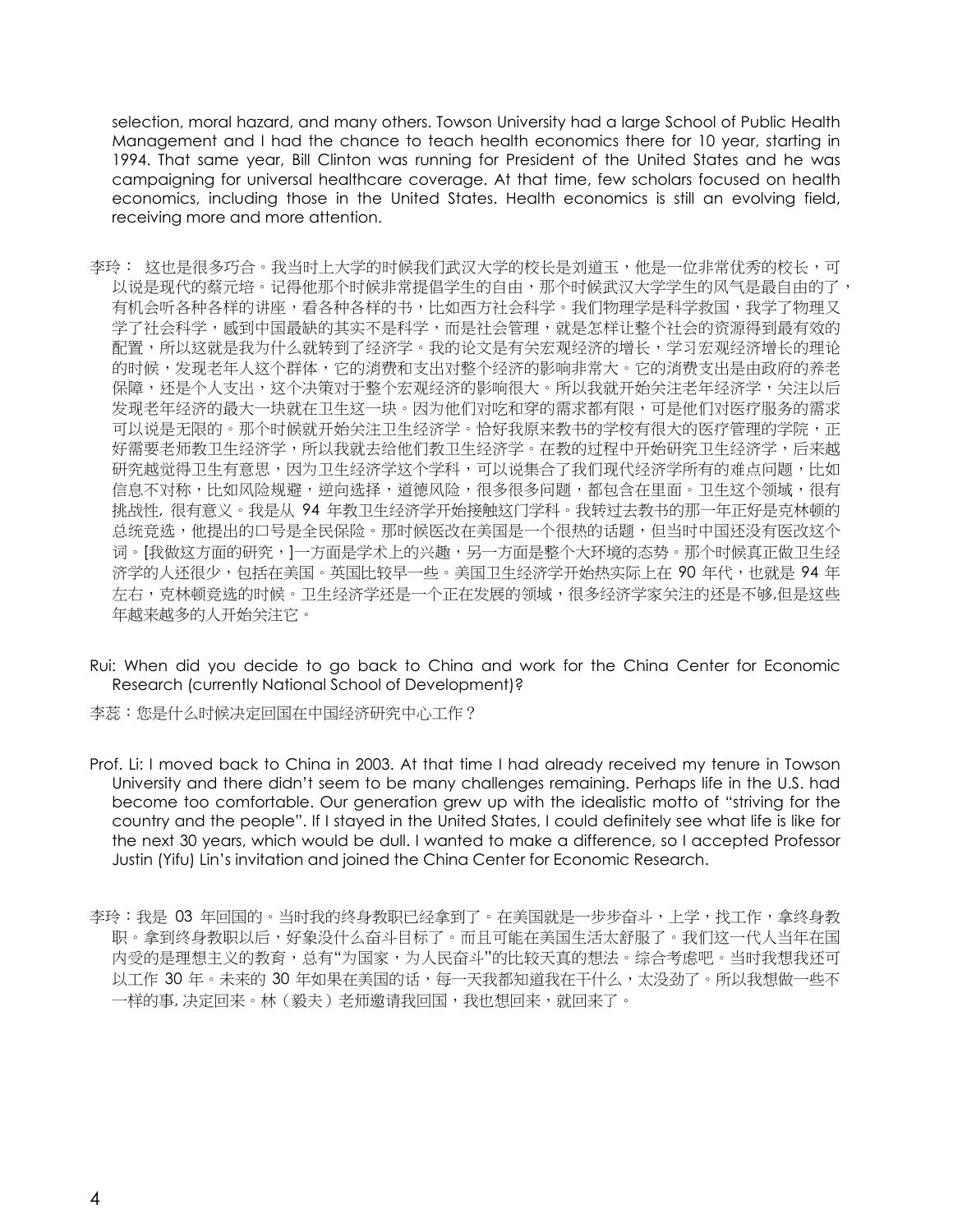## **2. Involvement in China's Health Care Reform** 参与中国医改设计

Rui: Can you tell us how you were involved in the debate of health care reform, the central part of your proposal, and how did you feel about your proposal when there were at least 8 competing proposals being discussed?

李蕊:请您给我们讲一讲您参与医疗体制改革的情况好吗?

- Prof. Li: I have always been lucky in that I am always at the right place at the right time. In 2003, I returned to Beijing when SARS outbreak happened. The impact of SARS on China was profound. Government began to realize that economic development alone was not enough for the country, because a pandemic outbreak could cause economic stagnation and even contraction. I feel that the government did some soul-searching and proposed the concept of balanced development, known as the "scientific concept of development", as well as the "people-oriented" and "harmonious society". Since then, health reform in China had been proposed partly to meet people's demand for accessible and affordable healthcare. At that time, many scholars believed that privatization, i.e., selling the public hospitals, should be the future of health reform. However, even in the United States, the government had a clear role and responsibilities in providing healthcare to its people, and healthcare expenditure is a major part of U.S. federal budget. Based on my research and knowledge of international healthcare systems, I wrote a series of articles detailing how other countries have dealt with healthcare, and how the systems have been evolving, trying to help people understand why the health sector is special, and government must be involved. The articles were well received. In 2006, I participated in a training session for China's Politburo. It was after that training that the government established its leading role in China's health care reform, which aimed to provide basic health services as a form of public services to all citizens.
- 李玲:我就是属于运气特别好的人,总是能赶上热点。2003 我回国的时候,刚好赶上非典,我觉得 SARS 对 中国社会的影响是非常深刻的。因为非典,中国政府认识到仅仅发展经济是不行的,一场传染病,就可以 使经济停滞,甚至是倒退。所以非典以后,我觉得我们整个政府是深刻反思的了,所以在那以后提出了科 学发展观,以人为本,和谐社会,从光搞经济扭转到平衡发展,提出了科学发展观的新的理念,当时就开 始了医疗卫生领域的改革。医改一方面是迎合百姓的呼唤,当时看病贵,看病难的问题已经成为人们最关 注的问题,已经开始了关于医疗卫生改革的讨论。但是当时我回来的时候,我觉得这个讨论和国际非常不 能接轨,因为卫生这个领域,即使在美国,政府承担的责任都是非常明确的。美国财政的大头也是在卫生 上。当时讨论的时候,很多学者的观点还是私有化,就是把公立医院卖掉,这就是改革了。我当时回来, 面对的就是这样一种情形。我根据自己在国外这么多年的研究以及自己对国外体系的了解,就写了很多文 章,想告诉大家,医疗卫生到底特殊在那里,政府是不能不承担责任的,以及其他国家都是怎样的一种体 系,体系是怎样演变的。应该说还是收到了比较好的效果。06 年我参加政治局的集体学习的讲课。就是那 次集体学习,中央高层就明确提出医改的目标是建立覆盖城乡居民的基本医疗卫生制度,政府起主导作用, 医疗卫生要回归公益性。

Rui: I heard that there were 9 proposals on the table.

李蕊:我听说当时有 9 种方案。

Prof. Li: Yes, there were 9 proposals submitted by domestic and international researchers including Peking University, Tsinghua University, Renmin University, World Health Organization (WHO), the World Bank, Mckinsey & Company, and Fudan University. The final scheme was a synthesis of the 9 proposals. However, the main framework was based on our proposal.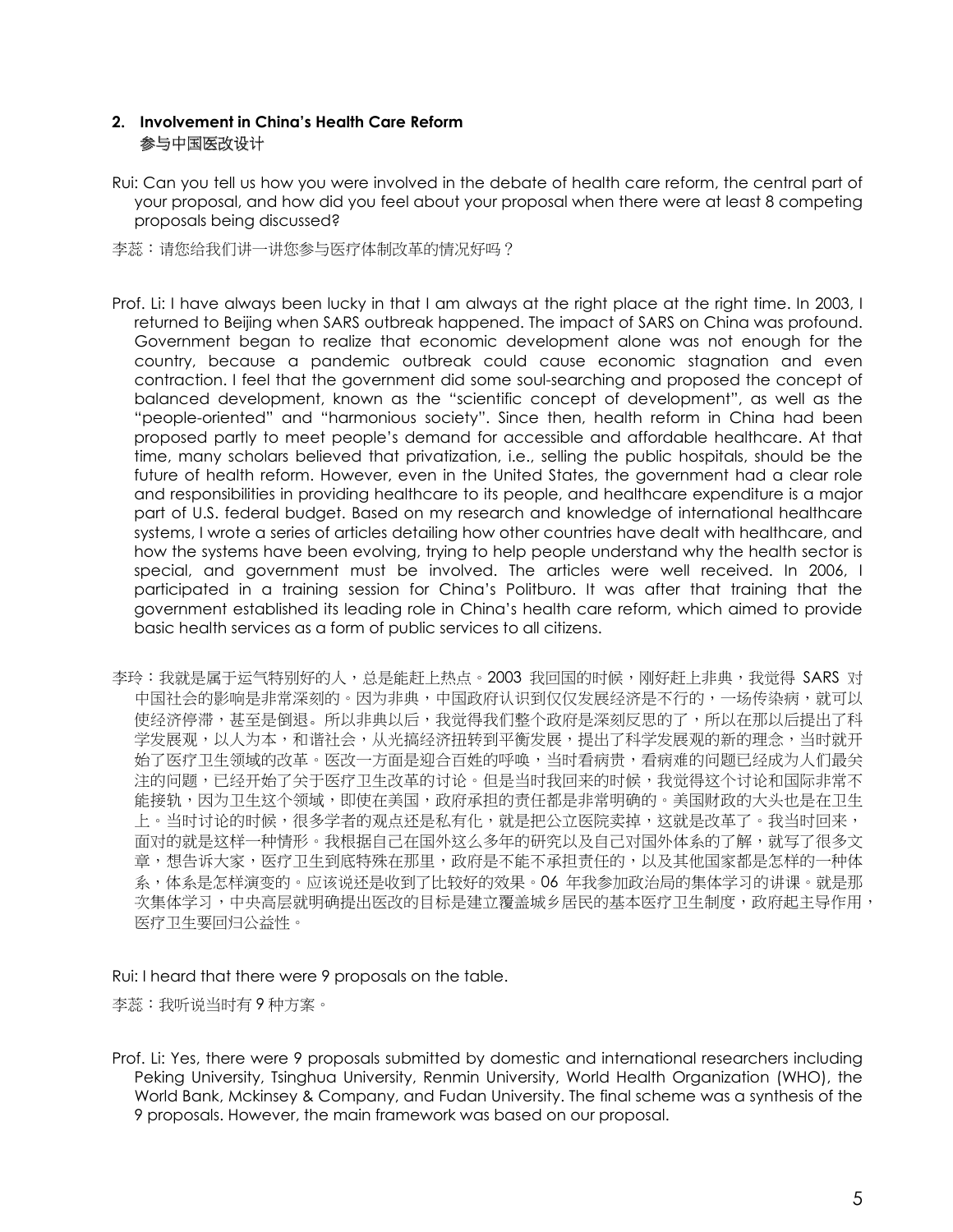- 李玲:是的,当时有北大,清华,人大,世界卫生组织,世界银行,麦肯锡,还有复旦,一共有 9 个。我们代 表北大方案。后来方案出来以后,当然是在各个版本方案基础上的一个综合。但是主要的框架,思路还是 我们的。应该说我们这个方案很多部分是被政府采纳了的。
- Rui: Rural China has recently seen much improvement in healthcare. Could you please tell us how you see the current situation regarding this part of the healthcare reform? Are there any issues that need further efforts?

李蕊:农村医疗体制改革是您的提案的重要部分,请问您对这部分的看法是什么?

Prof. Li: We believed that the government should take responsibility in two aspects of healthcare reform in rural areas: providing health insurance and increasing level of coverage for the New Rural Cooperation Medical Insurance and rebuilding rural primary care system.

Rural health care system in China is the weakest spot. During the Cultural Revolution, Chairman Mao emphasized the importance of rural health care systems, resulting in an influx of good doctors into rural areas and allowed the establishment of the three-level health system: "barefoot doctor-township hospital-county hospital", which greatly improved rural quality of healthcare. After the Cultural Revolution, the collective economy was replaced by the Household Responsibility System, and barefoot doctors, a system dependent on the old economics model, diminished as well. In addition, the "barefoot doctor" was considered as a product of the Cultural Revolution and banned by legislation in the 1980s. These changes pretty much destroyed the cooperative rural health care system. Before 2003 there was no health care protection for farmers at all, leaving rural residents in a deep poverty trap-illness begets poverty and poverty begets illness. In recent years, 18 ministries and commissions worked together to jumpstart the health care reform and presented the draft proposal in April 2009. From 2009 to 2011, the main objective was implementing reform at the grass-root level, in accordance with the slogan "Ensuring Grassroots Capacity, Strengthening Basics, and Establishing Infrastructure". Now there has been a dramatic change in the healthcare system in rural area. Farmers started to have medical insurance, even though the covered services were still limited. Nowadays, the most beautiful building in the rural area is usually the rural township community hospital. I just finished a field trip in seven counties in Jilin. A farmer told me that "[I]t is great! Now I can afford to see a doctor."

In rural areas, the most important task of health care reform is to rebuild the primary health care system, not just expanding insurance coverage or improving community hospital's facilities. Currently the primary healthcare system is funded with 120 CNY from each level of government and about 30 CNY out of pocket costs from rural residents. The funding level is still low, but it did allow the re-establishment of the three-level health services network: village doctors, townshipvillage hospitals, and county hospitals. The township-village hospitals used to survive by selling medicines. After the reform, they become public service units and their budget is fully provided by the government, just like teachers and civil servants. To maintain quality and efficiency, the personnel system has also been reformed with a more competitive human resources policy being currently used. Employees for rural health care providers must compete for positions based on their qualification and performance evaluation. The new salary and incentive system is also based on performance evaluation. Furthermore, the introduction of digital recording and evaluation system guarantees the objectivity and impartiality of the personnel system. As a result,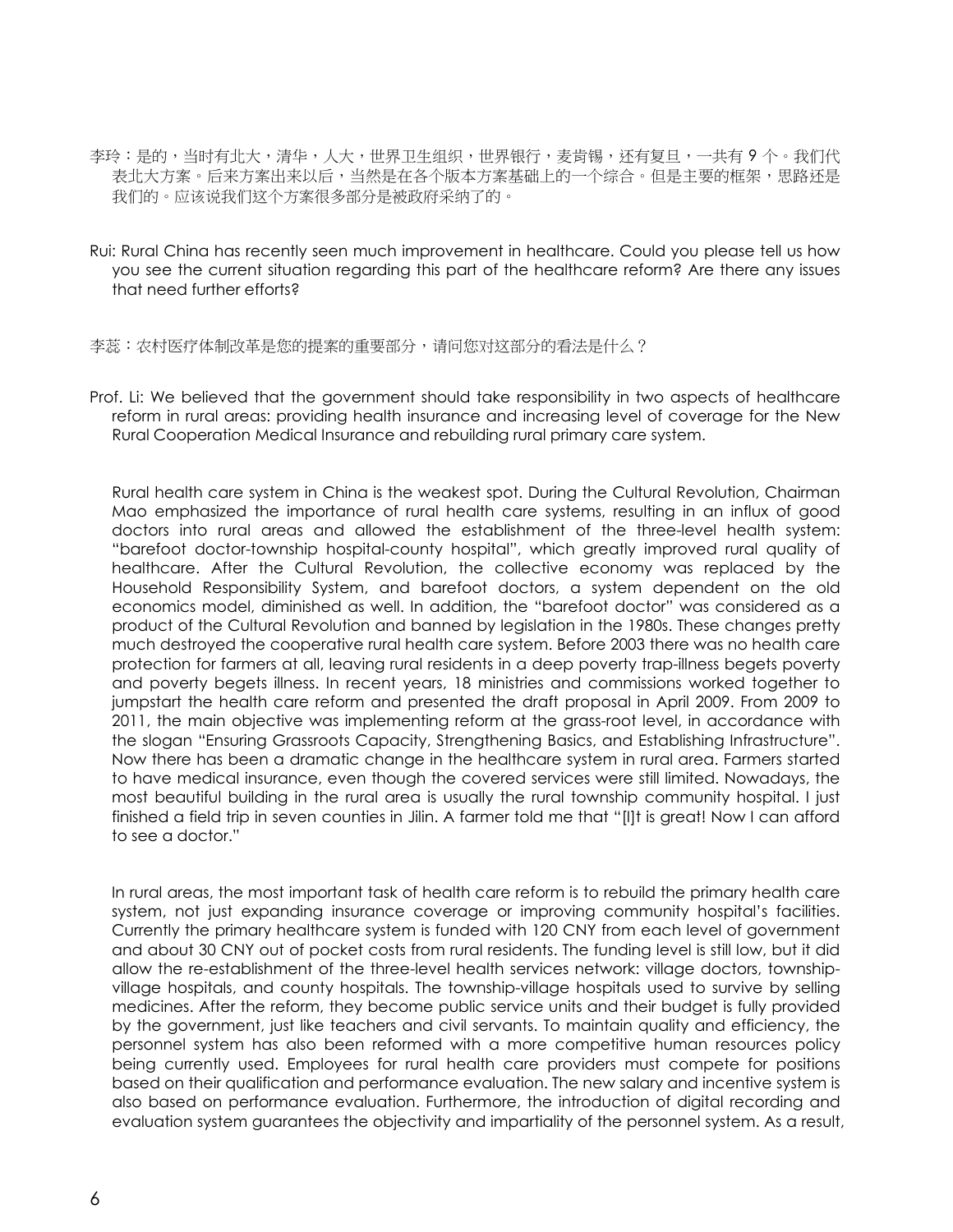dramatic changes have occurred in the health care system in rural areas of China. I recommend you to watch a TV series called "Sheng Si Yi Tuo (生死依托)". It reflects very well the reality of the ongoing healthcare reform in China. Previously rural residents often became poor due to their illness. Now things have changed: their agriculture taxes exempted; free nine year education provided, and the health insurance coverage provided after the reform.

Based on my experience during the past several years participating in China's healthcare reform, I think it's fair to give Chinese people and Chinese system a high score. Our system has many problems, but also many advantages. First of all, the Central Government has the willingness and capability to push for reform. The government solicited proposals globally; the process was open, transparent, and responsive to public comments. In addition, comparing with the U.S. 2010 health care reform, there is no room for pilot tests once the reform proposal became legislation. In contrast, any location in China can be a field experiment, with each pilot site implementing the reform in accordance with their capacity and resources. All these experience could be quickly summarized and developed into a model, then promoted nationwide. For example, the Anhui Model had been very successful and many places adopted or are planning to adopt it. The former Vice Governor of Anhui Province was in charge of the Anhui healthcare reform and later promoted to head the Office of National Healthcare Reform. The reform in China is a combination of top-down and bottom-up approaches and it is a continuous process with a lot of flexibility and strong momentum.

李玲:我们当时就是说政府应该承担责任,在农村两条腿走路。农村当时已经有新农合,要加大新农合的覆盖 面和覆盖水平。第二个就是要把农村基层医疗卫生体系重新构建起来。

我们国家医疗卫生体系最薄弱的就是农村。应该说在文革期间毛泽东提出的把医疗卫生的重点放到农村去, 是极大地改善了那时侯农村医疗卫生的水平。好的医生从城市到农村,在加上农村自己培养的以及大城市, 大医院帮助他们培养的赤脚医生,使得农村建立了所谓的三级医疗网络,也就是赤脚医生,乡镇医院,县 级医院的一个完善的医疗保障体系。改革开放以后,也就是实行家庭承包制以后,把赤脚医生,也就是基 层服务的网给破坏了。原因就是赤脚医生依托的是当时的集体经济,集体经济跨了以后,赤脚医生也就跨 掉了。而且当时反思文革,把赤脚医生也当成是文革的产物,所以 80 年代国家出台文件,说不允许再用赤 脚医生。从这以后,农村过去的合作医疗制度就跨掉了。在 03 年以前农民基本上完全没有保障,都是自费, 医疗费用又在不断的增加。当时农村的医疗服务问题应该说是很严重的问题,老百姓看不起病,因病致贫, 因病返贫普遍存在。所以我们的方案集中在服务体系的再构造和筹资方面。前面谈到的 06 年提出医改,国 家成立了由 18 个部委组成的医改领导小组,最后在 09 年 4 月份出台了医改方案。在 2020 年我们要建立 覆盖城乡居民的医疗卫生制度。它近期的目标,就是头 3 年,09,10,11 年的主要任务是进行基层医改。 口号是"保基层,强基本,建机制"。这三年的成效就是农村医疗卫生发生了根本的变化。农民从基本上自 付看病,看不起病,小病就拖着,大病就扛着,到现在农民已经有了一个低水平的保障。最近我去了吉林 省的 7 个县,调研基层医改,其中到延边,算是边疆了,现在当地农村最漂亮的建筑就是乡镇卫生院和乡 镇卫生室。我在乡镇卫生院碰到一个农民,他感慨地说,现在"老好了",就是"很好"。他现在觉得得病就 是一种享受了。以前得病扛着,现在敢来看病,而且医院条件这么好,又便宜,得了病是一种享受了。

在农村医改最重要的是体系的重建。它不是一个单纯的扩保险,把乡镇卫生院硬件盖起来,而是它从体制 机制上重新构建了农村的基层医疗服务制度。这个制度里面就包括了筹资体系,它现在是一个政府投入的 筹资体系,农民交的比较少。现在大概各级政府出 120 元左右,农民交大概 30 元左右。当然保障水平还比 较低。到今年年底达到 300 块钱。但是它同时把农村的三级卫生服务网络又重建起来。这两年建的重点主 要是建乡镇卫生院。医改之前,乡镇卫生院的医生主要是靠卖药挣钱。它挂号费很少,又没有其他手段, 主要是靠卖药。卖药以后拿提成,拿提成的部分来使医院运作。所以过度用药,滥用药的问题非常厉害。 医改以后,全国乡镇卫生院都成为由政府主办的事业单位。既然是政府主办的事业型单位,政府就要负责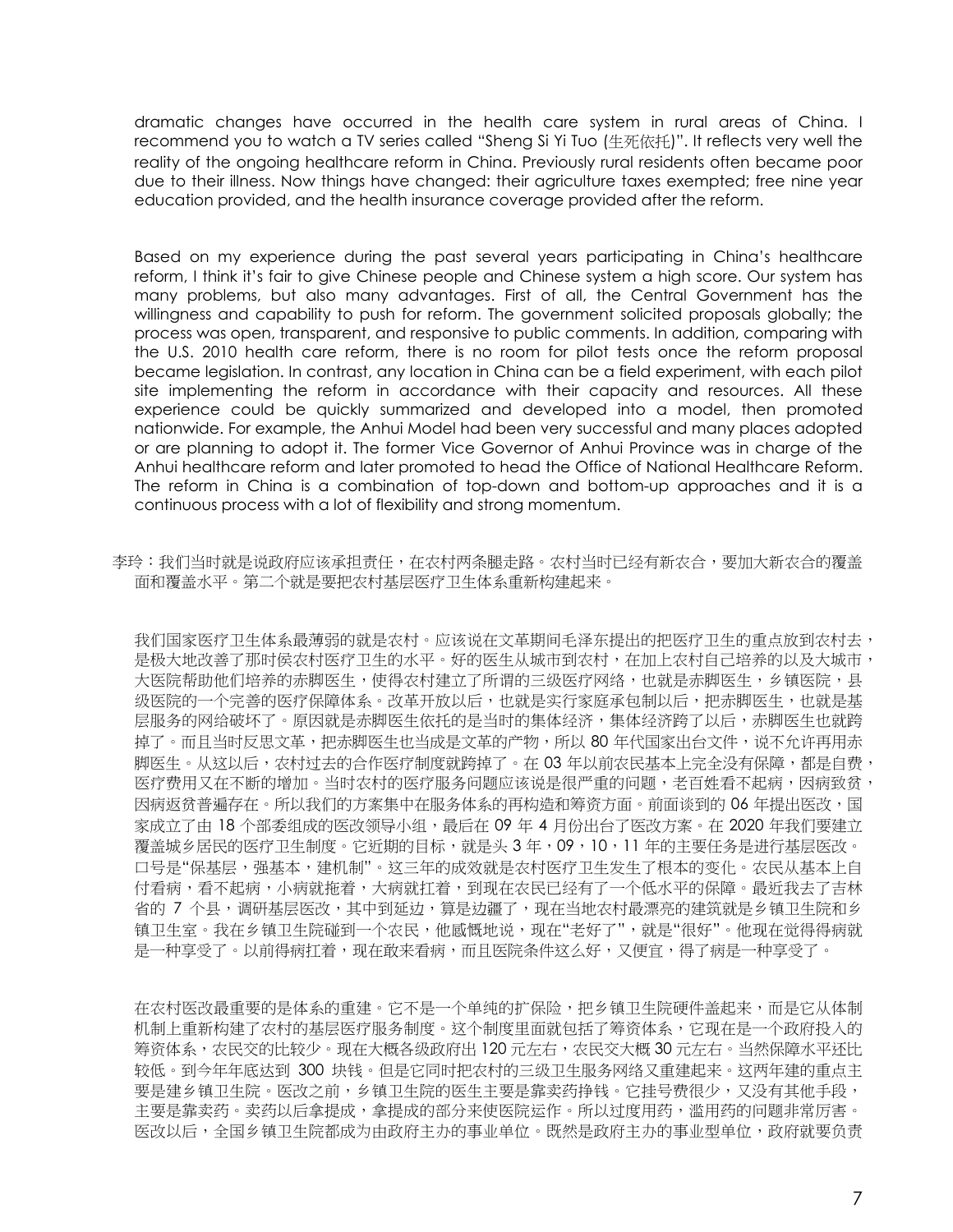它的财政的投入,它的房子的建设,人员配制和工资等等。所以现在乡镇卫生院的人员享受的是教师,国 家公务员的待遇,保证他的收入,以及医疗,养老之类的。但一提到政府要包起来,我们害怕的是又回到 以前吃大锅饭的体制,干好干坏一个样。所以基层医改又进行了人事制度的改革。不是过去那样你只要进 入编制,就得养你终身,干好干坏一个样。现在在乡镇卫生院采取的是竞争性人事制度,就是让乡镇卫生 院的医生全体竞争上岗。要有资历,就是要符合条件才能进入乡镇卫生院,然后进来以后它不是一个终身 饭碗,它是定编,定岗,不定人的。还有分配制度,也不是干好干坏一个样,它由各种考核指标,比如服 务态度,水平,做了多少公共卫生,比较全面的综合考核,来决定他能得到多少收入。而且现在国内很多 乡镇卫生院,甚至到村这一级都用了信息化手段来考核。中国是个人情社会,如果用过去的方法来考核的 话,可能就变成你好我好大家好,很难真正考核。它现在是完全数字化了,做了多少,都很清楚。现在只 要能够用到信息化考核的地方,改革效果就非常好。所以中国医改在基层确确实实正在发生非常大的变化。 你们在国外,我建议你们去看一部现在刚刚开始播的电视剧,叫"生死依托",比较真实的反映现在农村正 在进行的医改。而且我们到各地调研,农民说最让他们得到实惠的是免农业税,义务教育,和医改。特别 是医改,解决了他们的后顾之忧。以前的话,农民挣的那点钱是完全经不起一场病的折腾。可能是奋斗多 少年,一场病就回到解放前。现在,因病致贫,因病返贫的现象正在缓解。因为一场病让家庭陷入绝望的 情况已经不多了。因为新农合用各种办法来补偿他。很多地方一次补偿不够还有二次补偿,还有贫困补偿, 所以基本上能够解决他的生活和大病后医疗费用的问题。

我参加医改这么多年来,我觉得还是要给我们中国人,中国制度以很高的评价 。我们的制度也有很多的优 越性。当然我们有很多问题,这个一点也不回避,但是在推行医改过程中也看到我们的制度有很多的优越 性。一个是高层强力推,第一次医改有了顶层设计,而且是向全球开放, 全球征求方案。没有任何一个国家 做国家公共政策选择像中国这样开放。我觉得这是中国在尝试一种新的民主方式。民主一方面是选人<u>,</u>一 方面是选事。医疗卫生改革涉及每个人的利益,这次医改方案是对全民征求意见,08 年 10 月,方案放在 中国发改委的网站上,全民都可以来提意见。中国政府在这次医改是尽可能的用公开,透明的方法来做决 策,而且还一直顺应民意,因为这是民众最关注的事。跟美国医改相比较,中国医改还有一个好处,你看 奥巴马这次医改,它一通过就成了法律,基层是没有空间去试点的。你一试点就违法了,所以它很难执行。 中国的医改呢,我们在整体的框架,大的目标定下来以后,允许在各地试点。所以说医改在中国可以说是 轰轰烈烈的社会实践,每个地方都不一样。每个县,每个城市,每个省都不一样。都是按他们的理解,结 合当地的条件,能力,来推进医改,非常有意思。中国医改实际上是一个全世界最大的社会实验场,它让 大家试,非常公开,但是试了以后,它又能够很快的总结经验。在各地试点情况下很快就形成模式。比如 现在在基层推行的医改就是安徽的模式,因为安徽做得最好,所以它的经验可以很快的得到总结,提炼, 推广。原来在安徽管医改的常务副省长就调去管国家的医改了,他现在是国家医改办的主任。我觉得这种 从上到下,从下到上不断的上下联动,进行有机的结合,这是我们中国体制的最大一个优势,就是它的弹 性。涉及 13 亿人的医改的战车,这么大的摩擦力,要往前推,是需要巨大启动力的。还要推到正确的方向, 平稳的前进,不得不承认中国的体制还是有很大的优势的。

#### **3. Health Care Reform in China: Next Steps** 中国医改展望

Rui: Your healthcare reform plan, or a very close version of it, has been adopted by the Ministry of Health. What is now on your research agenda and what is your 5-year, 10-year goal in moving healthcare reform forward?

李蕊:您现在的研究方向是什么?可以问一下您将来 5 年,10 年的研究方向和您在医改方面的目标吗?

Prof. Li: We are researching and evaluating the current healthcare reform, as well as some theoretical research. During the early stage of the reform, we conducted surveys on the implementation and coordination of the New Rural Cooperative Medical System (NCMS). The next step will be to reform urban public hospitals. It is still not clear in which direction the reform should go. The healthcare reform has been successful at the grass-root level. However, only 20%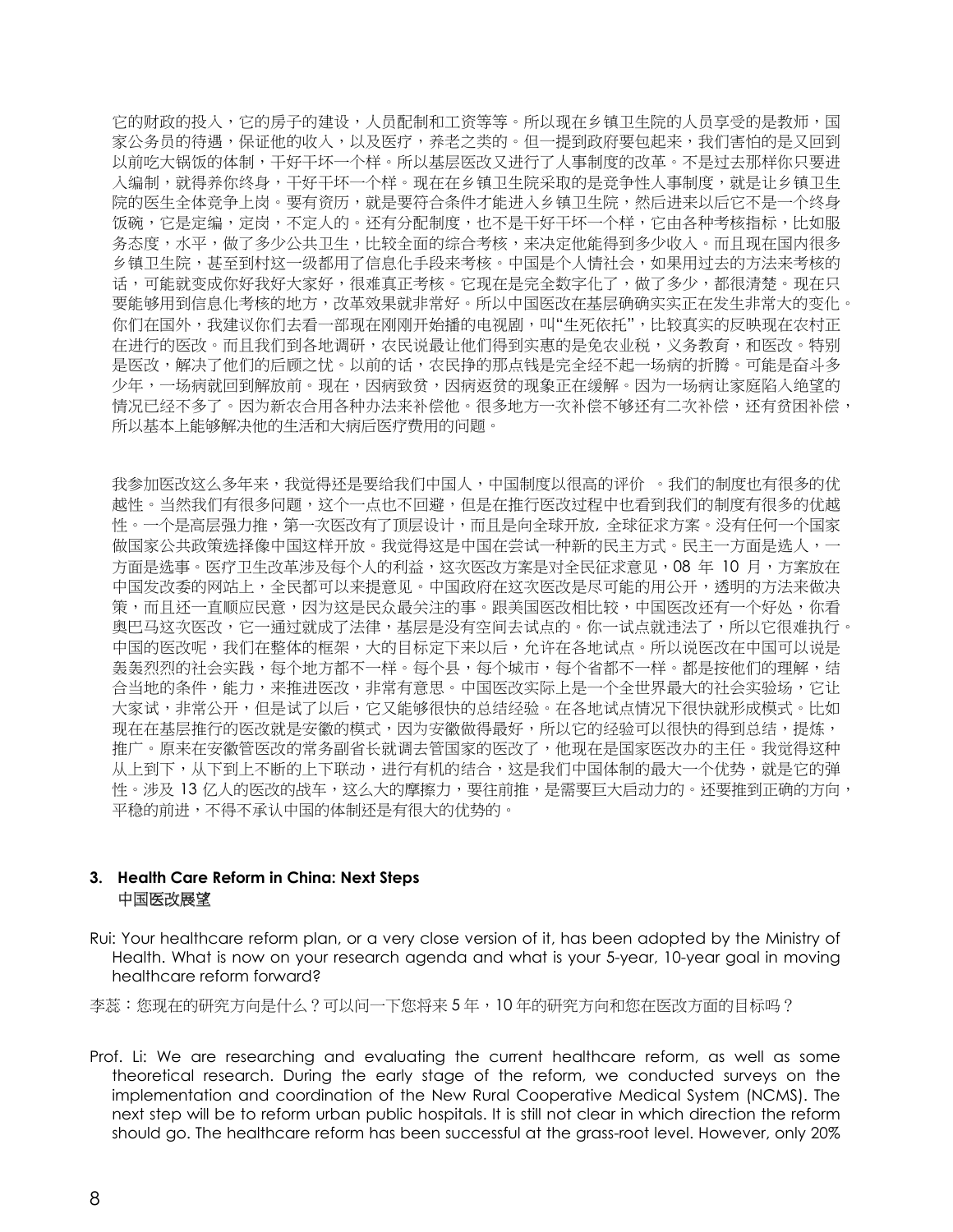of the total health care services are provided at the grass-root level. All the hospitals at the county level and above, which provide 80% of the total health care services, have remained in the old system. We did pilot studies in 17 cities in the past three years, but there was not a clear model for health reform in urban public hospitals. It has to go through system reconstruction, including its financing system, payment system, and personnel system. In addition, the reform of personnel system plays a fundamental role, and the appropriate incentive system has to be established.

The reform of public hospitals should still be government-led, rather than completely marketoriented. However, in China the private sector nowadays is very strong. There is intensive lobbying from interest groups. I think we should learn from the U.S. Veterans Affairs system, to move away from for-profit and come back to public services—to provide the best quality of care to the public with the lowest cost. To achieve this goal, we need to reconstruct the system of public hospitals; and I think the experience of three years' primary health system reconstruction in rural areas can also serve as an example for the reform in public hospitals. The main difficulty is that the incentive system of public hospitals is much more complicated, for urban medical faculties are more professional and the classification of specialists is more complex. I think the U.S. Veterans Affairs system is the example we can learn from.

The reform in urban public hospitals will have a very long way to go, because it's a major issue of resource rebalancing. After we complete the reform in urban public hospitals, I think the overall healthcare system reconstruction project will be completed. And the next step, as the ultimate goal of healthcare, is "health", which has to be realized by prevention instead of medication. Information system will play a major role in promoting health for all Chinese people.

李玲:我们现在做医改研究,对医改进行评估,也进行一些理论方面的研究。医改前期主要是在基层,我们对 新农合的实施,统筹在进行一些调研。现在做得比较多的还是下一步的公立医院改革。比如说,中国的公 立医院到底何去何从。虽然我们三年医改在基层取得很大的成效,但是县级以上的医院基本上还没动。过

去三年,我们对 17 个城市进行试点,目前公立医院的改革还没有 一个明确的模式。但是下一步我们必须要做的是公立医院的改革。 基层医改虽然农民得到不少实惠,但是基层它毕竟是低水平的。 而且全部基层占的整个卫生服务的总量不到 20%。占 80% 的县 级以上医院还是在按旧的体制运行。所以这就是为什么城市老百 姓对医改没有多少感觉,因为城里医院还没有改。这也是我们下 一步要研究的城市公立医院的改革。比如说整个体系如何来再造, 它的筹资体系,它的支付方式,它的人员如何定位。中国公立医 院改革最核心的是医务人员。这也是我们现在正在做的,如何建 立一个正确的医务人员激励机制。

*13* 亿人的医疗卫生靠看病,吃药是解决 不了的,要靠预防。而且这个预防也不 是过去传统的方式,应该运用信息化手 段,为全国人民建立一个从出生到死亡 的终身健康维护的体系。

*—*李玲教授, 北京大学

现在的公立医院改革方向应该还是以政府为主导,不是把它完全市场化。 但是现在中国资本的力量还是很 强大的。现在公立医院可是最后一块没有被分掉的肥肉,各方利益的博弈很厉害。中国公立医院的改革很 大程度上应该学习美国的退伍军人医疗系统, 应该建立一个信息化的服务网络,回归它的公益性,回归到 用最低的成本为老百姓服务。不能象我们公立医院现在是要挣钱的,要利润最大化。怎么能保证它回到这 个目标?需要进行体制的再构。三年基层医改的体系再构我觉得是可以复制到城市医改的。主要的难点在 于医务人员的激励体制再构要比农村复杂得多。城市医务人员水平高,专科的分类更复杂。我觉得在这方 面美国的退伍军人医疗系统很值得我们学习。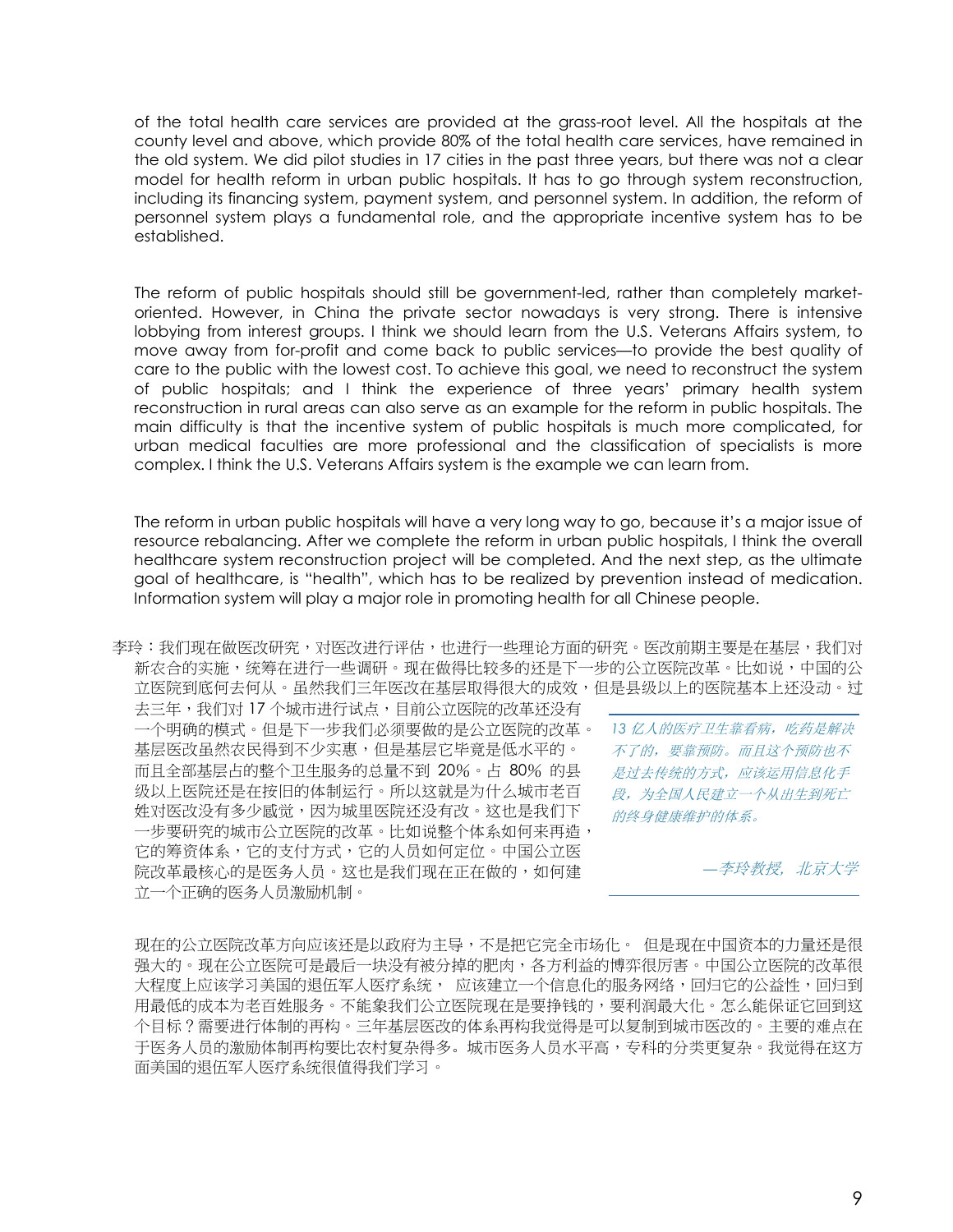中国公立医院的改革还有很长很长的路要走。它不是一踔而就的,非常难,是一个重大利益的再调整。回 到你的问题,我觉得公立医院改革完了之后,我们整个体系的再构造就完成了。下一步就是回归到医疗服 务的终极目标--健康。13 亿人的医疗卫生靠看病,吃药是解决不了的,要靠预防。而且这个预防也不是 过去传统的方式,应该运用信息化手段,为全国人民建立一个从出生到死亡的终身健康维护的体系。

#### **4. Professor Li's Team and Words to CHPAMS members** 团队和对青年学者的建议

Rui: Can you tell us about your group? Do you have plan for new recruitment? Are there any collaboration opportunities for other health economists and policy researchers to work with your group?

李蕊:请您简单介绍一下您的团队?请问有那些合作的机会?

Prof. Li: We have an excellent team, including Dr. CHEN Qiulin and JIANG Yu, with whom you're quite familiar. And most of them are my students and many of them have graduated. They are excellent in learning by doing, and they will play major roles in future healthcare reforms in both China and elsewhere. We also have two graduate students who are now studying at Harvard. One is working with Prof. William Hsiao in the School of Public Health and the other one is in the Department of Economics working with Prof. David Cutler.

If anyone would like to know more about our team and our work, please e-mail me. We love collaboration opportunities--we have a large amount of data from the three years' reform, and would like to evaluate the effectiveness of China's healthcare reform and get more high quality scientific papers published as well.

李玲:我的团队非常厉害,象你熟悉的陈秋霖博士,江宇,还有很多。主要是我的学生们。他们边做边学的能 力非常强。他们现在对卫生经济学的掌握和对中国医改的掌握绝对都是专家级的。很多学生都毕业了,还 有很多正在做。我觉得他们都是将来中国医改,世界医改的生力军。除了秋霖和江宇,还有两个学生现在 在哈佛,一个在公共卫生学院,和萧(庆纶)老师在做,一个和 David Cutler 在做。我还有一些学生在政 府部门,都是顶梁柱。我们的这个平台是开放的。任何人都可以加入,非常欢迎。如果感兴趣,可以直接 和我联系。

我们也很想和大家合作。三年医改,我们积累了大量数据,我们也希望通过合作,把中国医改的经验除了 描述性以外,出一些比较高质量的学术文章。既对中国医改进行评估,也为下一步的医改提供依据.

- Rui: What advice do you have for young health economists in China and abroad? Do you have any words for members of the China Health Policy and Management Society (CHPAMS) and readers of the China Health Review?
- 李蕊:您对我们年资较浅的卫生经济学者有什么忠告?您对我们中国卫生政策与管理学会的成员和我们《中国 卫生评论》的读者有什么建议吗?